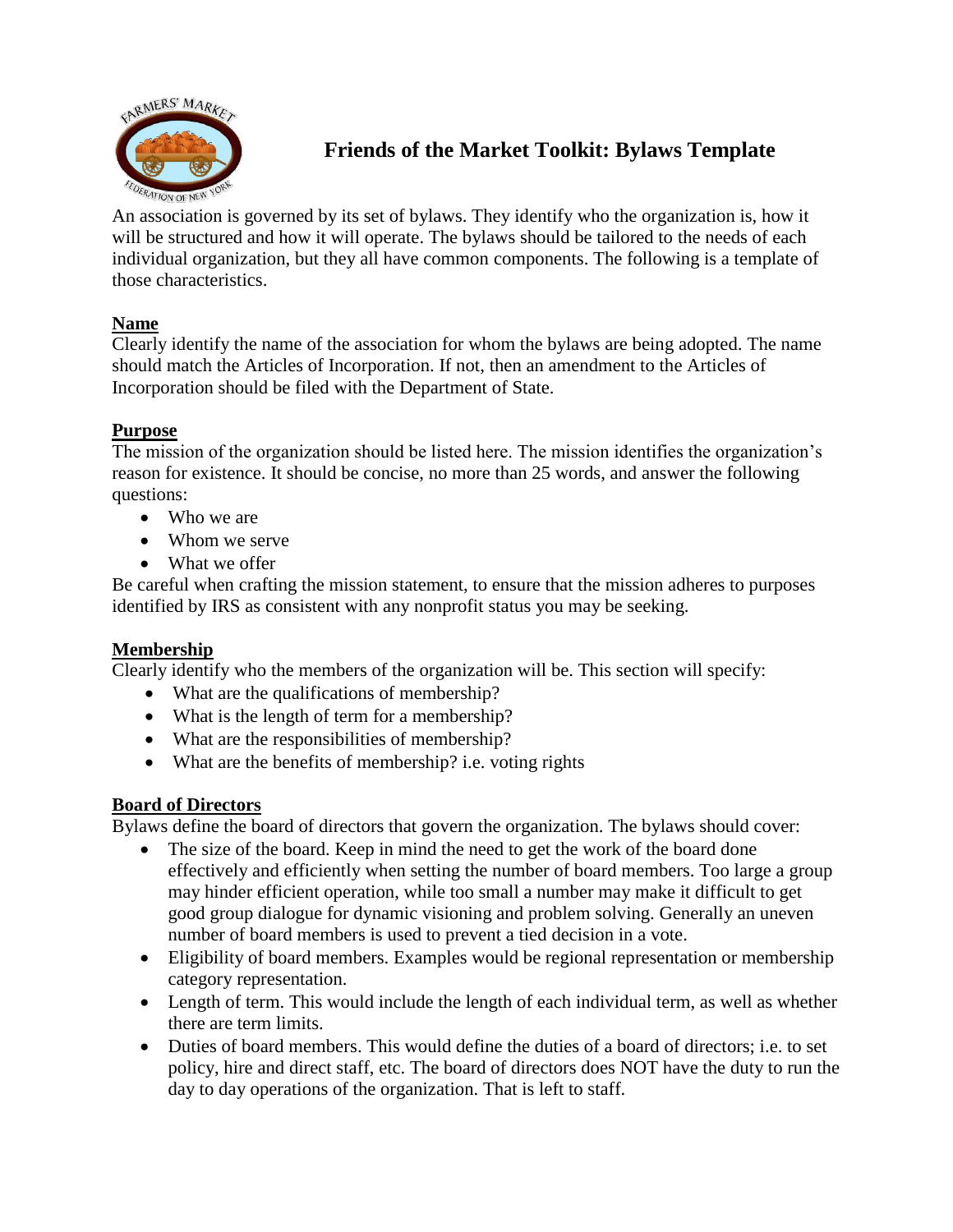- Vacancies. Should a board member resign, this section determines whether the position is filled prior to annual elections, and if so, how that is accomplished.
- Removal of board members. Most bylaws will provide for the removal of a board member for just cause. This section will define the process, giving due process to the board member in question.
- Nominations and elections. The process for nominating and electing board members is defined in this section.
- Compensation. Most boards will have volunteer members. If so, it should be stated here that board members will not be compensated for their time or service. However, if they will be compensated, it should be stated what services are eligible for compensation.
- Meetings and quorum. This section identifies how often the board meets, what the requirements for board members are for attendance, what defines a quorum so that the board can legally transact the business of the organization during the meetings and what actions constitute an act of the board (i.e. majority vote is all that is required for a motion to pass). IRS has determined that a quorum must be defined by numbers and not just by a percentage. In other words, it cannot be defined by "a majority of the board members" or "51% of the board". It must be defined as 9 members present, for example.
- Special Meetings. Can special meetings of the board of directors be called? If so, who can call these meetings and what are the procedures for doing so?

# **Officers**

The officers of the organization are given a section of the bylaws.

- Identify the officers of the board of directors. Typically this includes President, Vice President, Secretary and Treasurer.
- Define the responsibilities of each officer.
- Nominations and elections. Outline the process for nominating and electing officers. Be sure the procedure includes the process for transfer of power with the change of officers.
- Terms. What is the length of term for each office and how many terms will they be allowed to hold each office?
- Vacancies. Should an officer resign or be removed, this section outlines the process for replacing the vacancy.

# **Committees**

Boards of directors are often organized into committees to assist in the efficient operation of the board. The committee meets outside of regular board meetings to conduct their assigned task and will report back their work/findings/recommendations to the full board for implementation or vote. Some states may require certain standing committees, such as a finance or audit committee and governance committee. Bylaws should define any standing committees, along with definitions of their roles, their powers and who will make up the committee. Bylaws should also contain provisions that allow the president to establish additional ad hoc committees as needed, for the duration of each need. Some committees may include members outside of the Board of Directors.

### **Operations**

This section outlines the general operations of the organization, including: